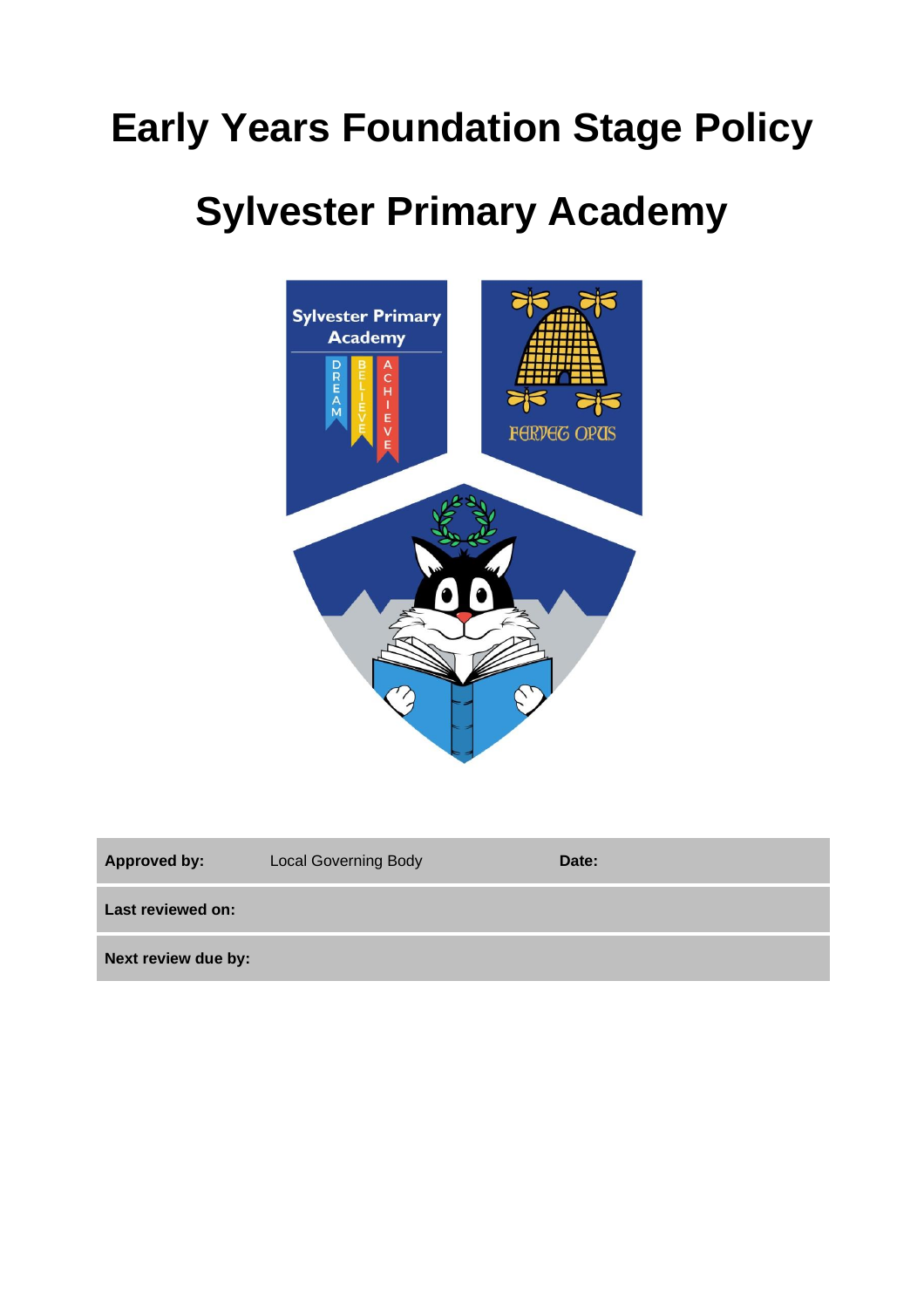# **Sylvester Primary Academy Early Years Foundation Stage Policy**

# **Contents**

# -----------------------------------------------------------------------------------------------------------------------------------

# **1. Aims**

This policy aims to ensure:

- That children access a broad and balanced curriculum that gives them the broad range of knowledge and skills needed for good progress through school and life
- Quality and consistency in teaching and learning so that every child makes good progress and no child gets left behind
- Close partnership working between practitioners and with parents and/or carers
- Every child is included and supported through equality of opportunity and anti-discriminatory practice

#### **2. Legislation**

This policy is based on requirements set out in the [2017 statutory framework for the Early Years](https://www.gov.uk/government/uploads/system/uploads/attachment_data/file/596629/EYFS_STATUTORY_FRAMEWORK_2017.pdf)  [Foundation Stage \(EYFS\).](https://www.gov.uk/government/uploads/system/uploads/attachment_data/file/596629/EYFS_STATUTORY_FRAMEWORK_2017.pdf) The school is currently an Early Adopter School piloting the new Early Years Foundation Stage Curriculum.

#### **3. Structure of the EYFS**

We currently offer morning and afternoon Nursery provision and a full time Reception Class. Full details of the structure and timetables are outlined in individual booklets are that are provided to parents during intake meetings.

#### **4. Curriculum**

Our early years setting follows the curriculum as outlined in the 2021 Early Adopter framework of the EYFS.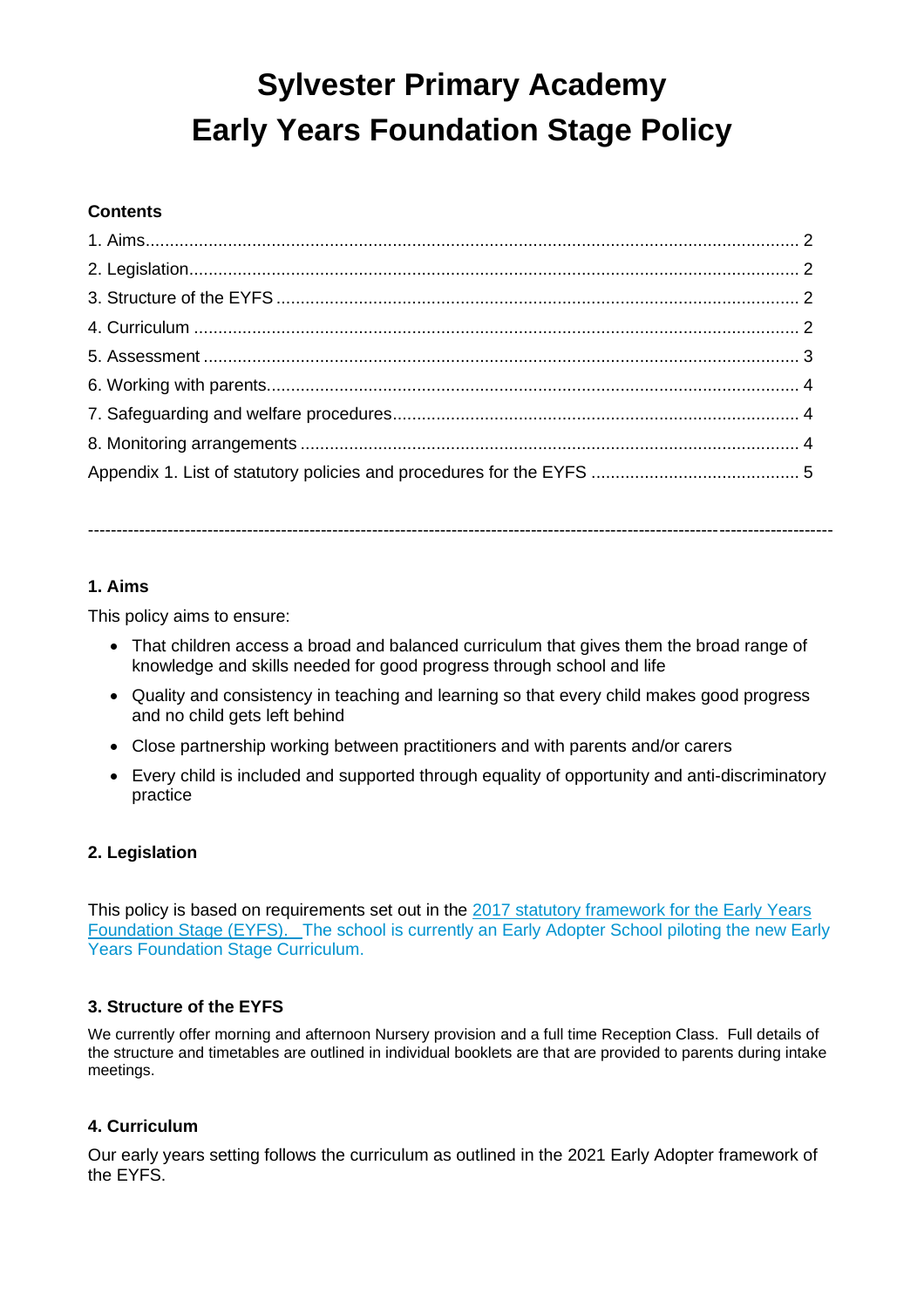The EYFS framework includes 7 areas of learning and development that are equally important and inter-connected. However, 3 areas known as the prime areas are seen as particularly important for igniting curiosity and enthusiasm for learning, and for building children's capacity to learn, form relationships and thrive.

The prime areas are:

- Communication and language
- Physical development
- Personal, social and emotional development

The prime areas are strengthened and applied through 4 specific areas:

- Literacy
- Mathematics
- Understanding the world
- Expressive arts and design

# **4.1 Planning**

Staff plan activities and experiences for children that enable children to develop and learn effectively. They take into account the individual needs, interests, and stage of development of each child in their care, and use this information to plan a challenging and enjoyable experience. Where a child may have a special educational need or disability, staff consider whether specialist support is required, linking with relevant services from other agencies, where appropriate. In planning and guiding children's activities, practitioners reflect on the different ways that children learn and include these in their practice.

# **4.2 Teaching**

Each area of learning and development is implemented through planned, purposeful play, and through a mix of adult-led and child-initiated activities. Practitioners respond to each child's emerging needs and interests, guiding their development through warm, positive interaction. During continuous provision children have access to indoor and outdoor provision.

As children grow older, and as their development allows, the balance gradually shifts towards more adult-led activities to help children prepare for more formal learning, ready for year 1.

#### **5. Assessment**

At Sylvester Primary Academy, ongoing assessment is an integral part of the learning and development processes. Staff observe pupils to identify their level of achievement, interests and learning styles. These observations are used to shape future planning. Practitioners also take into account observations shared by parents and/or carers. In both Nursery and Reception learning journeys are created using an electronic app (Tapestry) that allows teachers to capture learning and assess children's progress.

At the end of the EYFS, staff complete the EYFS profile for each child. Pupils are assessed against the 17 early learning goals, indicating whether they are:

- Meeting expected levels of development
- Not yet reaching expected levels

The profile reflects ongoing observations and discussions with parents and/or carers. The results of the profile are then shared with parents and/or carers.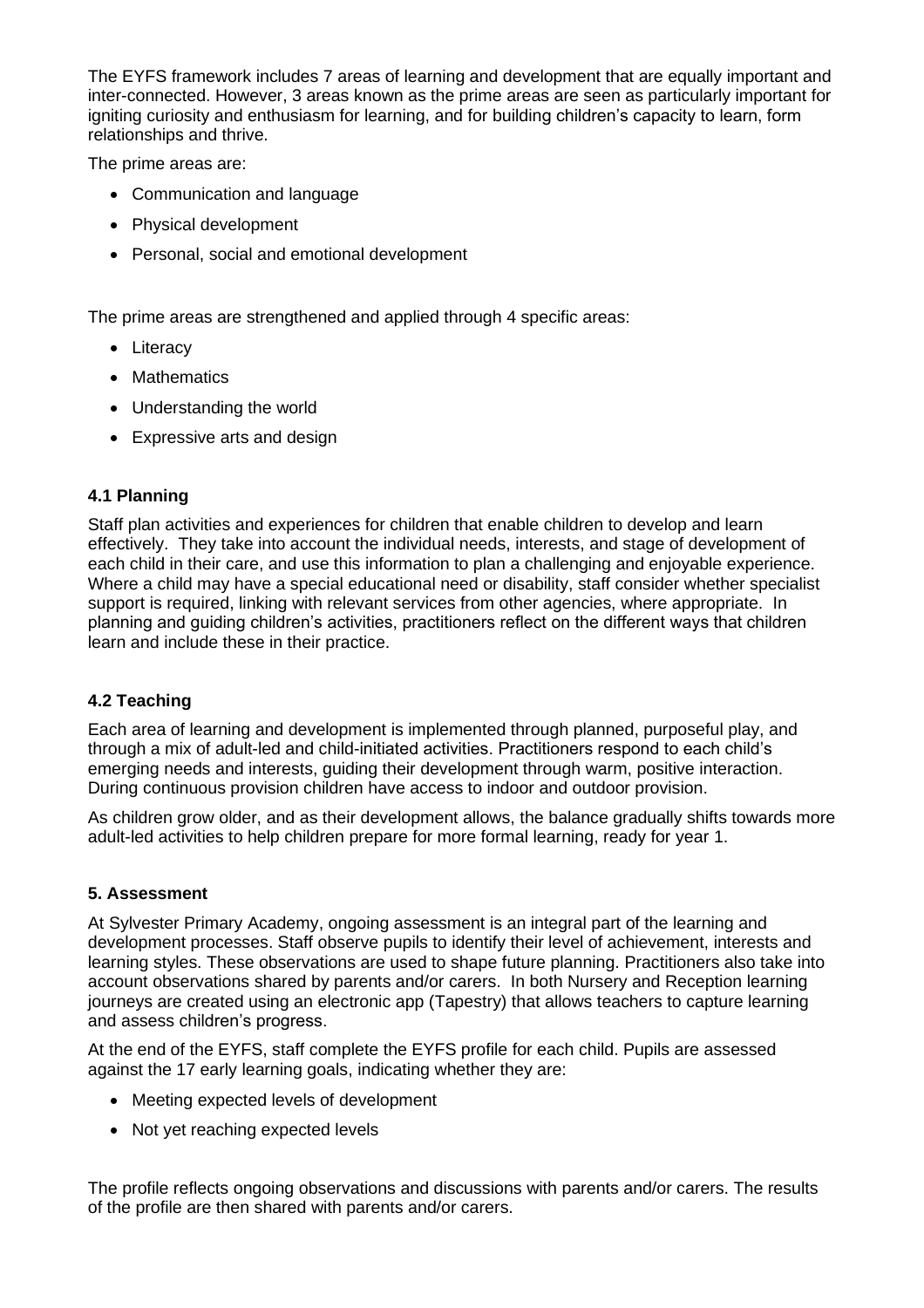# **6. Working with parents**

We recognise that children learn and develop well when there is a strong partnership between practitioners and parents and/or carers.

Parents and/or carers are kept up to date with their child's progress and development. The progress check and EYFS profile helps to provide parents and/or carers with a well-rounded picture of their child's knowledge, understanding and abilities.

Each child is assigned a key person who helps to ensure that their learning and care is tailored to meet their needs. The key person supports parents and/or carers in guiding their child's development at home.

Due to Covid restrictions are usual invitations into school have been placed on hold however under usual circumstances parents are regularly invited into school to attend performances, assemblies and other school events. In Nursery and Reception parents are also invited to attend a termly 'Stay and Play' session which allows them to observe and spend time with their child in school whilst talking to key members of staff. Weekly EYFS newsletters are sent home, providing parents with a key overview of learning that has taken place in school this week. Parents are then able to extend this learning at home by completing 'Magic Moment' slips that allow them to share something that has been achieved at home. Should you have any queries or concerns staff are always available to speak to at the end of each day or appointments can be made to discuss specific matters. Our messaging app (Class Dojo) is also used as an ongoing method of communication.

# **7. Safeguarding and welfare procedures**

Our safeguarding and welfare procedures are outlined in our safeguarding policy.

# **8. Monitoring arrangements**

This policy will be reviewed and approved by our Early Years Foundation Stage Lead on an annual basis.

At every review, the policy will be shared with the governing body.